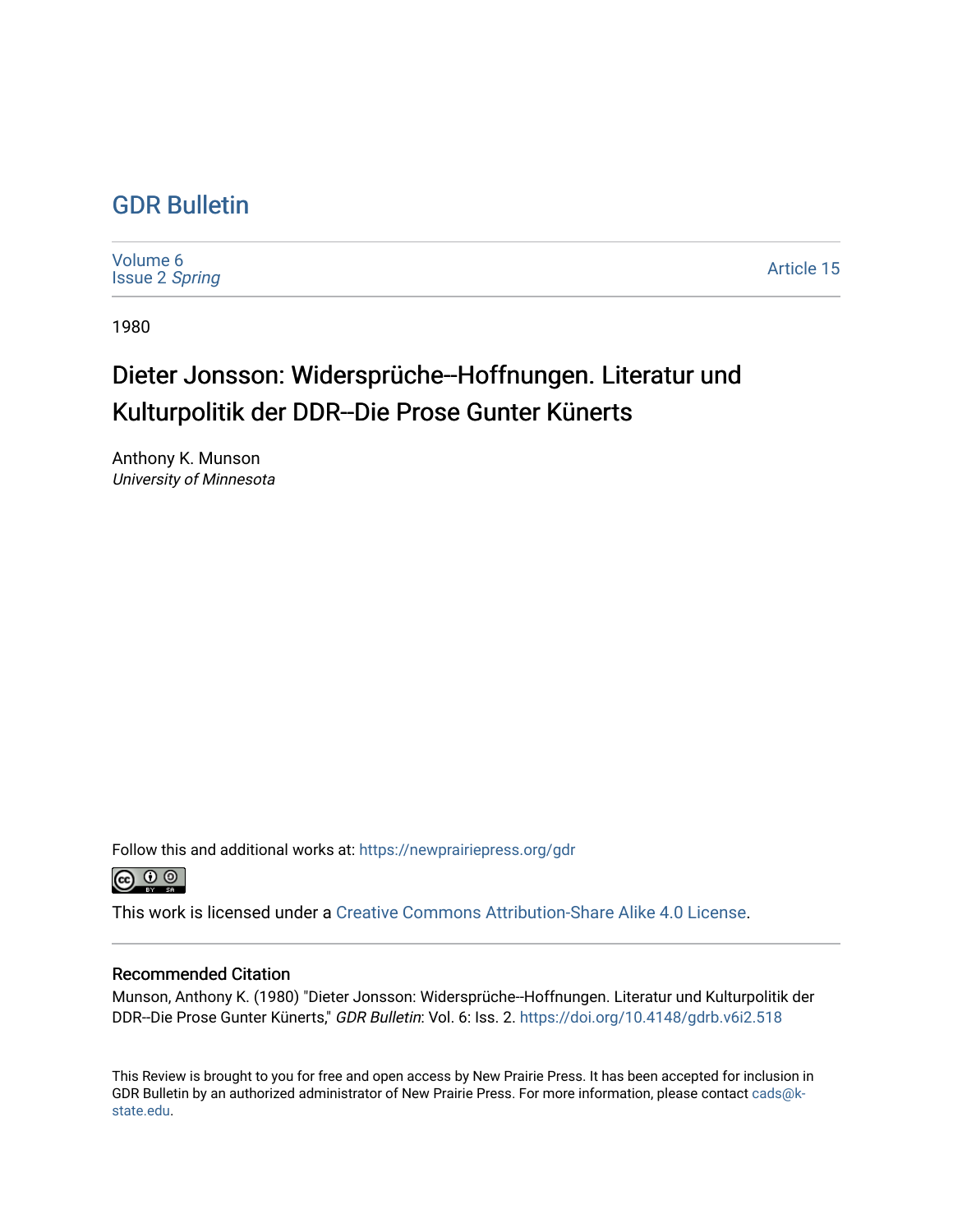**\*\*\*\*\*\*\*\*** 

**Widersprüche—Hoffnungen: Literatur und Kulturpolitik der DDR—Die Prosa Günter**  Kunerts. By Dieter Jonsson. Literatur**wissenschaft—Gesellschaftswissenschaft,**  36. **Stuttgart: Klett-Cotta,** 1978. 202 **P^es** 

**Jonsson's volume on Kunert's prose and GDR cultural policy i s a well-organized and argued book whose topic i s also quite timely. Jonsson analyzes several of Kunert's shorter prose works (those from Tagträume i n Berlin und andernorts predominate) and elucidates i n a careful, systematic exposition the philosophical deep-structures which form the basis for the content of the analyzed works. Several of these deep-structures document well the logic of Jonsson's argument that Kunert's thinking agrees with and perhaps originates from that of the philosopher Robert Havemann and the economist Uwe-Jens Heuer; they also indicate that Kunert and other specified members of the GDR's literar y intelligentsi a constitute, along with Havemann and Heuer, a portion of**  the group which Peter Ludz characterized in **a sociological study as the "institution**  alized counter-elite," or liberal opposition **group within the SED's policy-making intelligentsia . Jonsson then juxtaposes the thinking of the "counter-elite" with**  that of the more conservative and politically predominant group in the SED, the "strategic leadership group." He points out in analyses of Brigitte Reimann's Ankunft im Alltag and **Herbert Otto's Zeit der Störche that just as the deep-structures of Kunert's work are**  vitalized by the thinking of the counterelite, so does the cultural political posi**tion of the more conservative group manifest itsel f i n Reimann and Otto's works. Jonsson characterizes the non-literary thinking of**  this group chiefly in an analysis of the **speech given by Walter Ulbricht at the**  second Bitterfeld Conference in 1964. **Jonsson establishes that the two groups**  differ primarily in their answers to the questions of how and when the GDR will achieve its utopian destiny. According to **Jonsson, the members of the "strategic leadership group" have adopted the position which Ulbricht took officiall y i n** 1964, **viz. , that a classless society has been realized i n the GDR. This view derives from this group's definition of Utopia which object ively equates an apparently arbitrary degree** 

**of technical and economic progress with a practica l Utopia i n GDR society. This equation i s predicated on the further notions**  that: 1) the economic basis is reflected **i n the conscious superstructure;** 2) **the society i s a collectiv e whose interests are**  identical to those of the elite intelligent**s i a which determines the Utopian standard;**  3) **each individual within the collective functions to implement unthinkingly the standards which the SED leadership establishes. The "counter-elite," as Jonsson represents it s position, disagrees particularly with the equation of economic cause and Utopian effect, since this equation i s**  deterministic in its view of the reasoning **subject.** 

**As Jonsson demonstrates i n his analyses of**  Kunert's prose, Kunert is concerned with **achieving a humanitarian Utopia: one which originates with and satisfie s the needs and wants of individual members of society and not one that simply corresponds to abstract statistic s which indicate that a Utopi a has been established. Thus Kunert advocates that the worker constantly measure his or her own needs against those which are being**  satisfied under the current program, and **that he or she then actively contribute to the revision of the program so that i t better corresponds to his or her needs and**  wants. It is a logical corollary of these ideas that Kunert's utopia is not a static but a dynamic one, for in Kunert's view it is the exchange of ideas, the constant readjustment of reality to accomodate the subject's needs which constitutes a utopian **society. The differences between these ideas and those of the "strategic leader**ship group" have led to serious conflicts **between the groups which Jonsson sketches i n a general historica l account of economic**  and cultural political developments between 1959 **and** 1966 **i n particular, and which he extends i n a brief report of developments up**  to 1978. This account is especially interesting in view of Kunert's recent *inigration* **and gives some insights into possible reasons f or it .** 

Jonsson's book places sometimes brilliant **analyses of Kunert's shorter, opaque prose**  works and the thinking manifested in them **i n relatio n to the cultura l politica l climate i n the GDR and thus helps to illuminate the breadth and depth of Kunert's significance**  as a writer. Furthermore, its structuralist

1